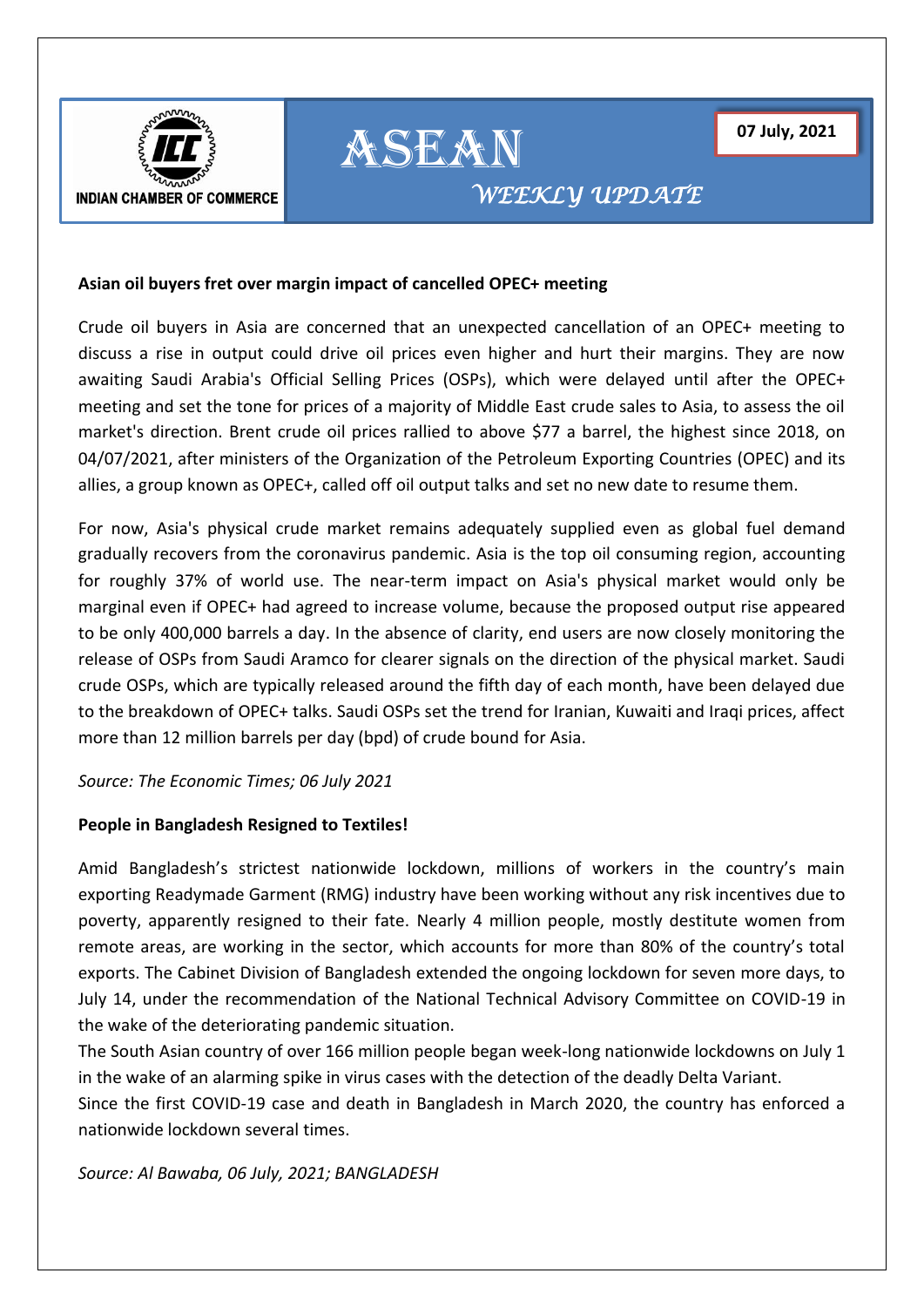# **[Russia sees ASEAN as reliable ally amid global instability](https://therussophile.org/russia-sees-asean-as-reliable-ally-amid-global-instability-lavrov.html/) — Lavrov**

Russia regards ASEAN as a reliable and predictable ally in an unstable geopolitical situation, Russian Foreign Minister Mr. Sergey Lavrov said on Tuesday at a special meeting of the Russian and ASEAN Foreign Ministers in Jakarta.—

"Amid unstable geopolitical situation in the world, exacerbation of both traditional and new challenges and threats, we see the Association as strategic, reliable, and predictable ally in international affairs. We are ready for an open dialogue on the entire spectrum of pressing problems of the global and regional agenda. We consider it especially important to coordinate the approaches of Russia and ASEAN to solving the difficult problems before us," the minister was quoted by the Russian diplomatic service.

"Despite the fact that last year and a half have been difficult due to the pandemic, we were able not only to maintain the existing level of our cooperation, but also to take a number of steps to expand it, create new channels of interaction," Lavrov stressed.

The Foreign Minister noted that 2021 is a special year for Russia and ASEAN. "It is the 30th anniversary of Russian-ASEAN relations and the 25th anniversary of the full-scale Russia-ASEAN dialogue partnership, which was given the strategic status in 2018. During this period, a branched system of interaction mechanisms has been formed, which makes it possible to effectively promote cooperation in all areas – in the field of politics and security, economics and socio-cultural ties, and others," he said.

Humanitarian contacts continue to develop between Russia and ASEAN, issues of regional architecture, post-crisis economic recovery, and the fight against terrorism are being discussed, the minister continued. "We hope that the epidemiological situation will allow us to hold the sixth Russia-ASEAN Youth summit in Kazan in the foreseeable future," Lavrov added.

## *Source: [Russia News Now,](https://therussophile.org/) 06 July 2021, RUSSIA*

# **Vietnam attends 25th ASEAN-RoK dialogue**

Vietnamese Deputy Minister of Foreign Affairs Nguyen Quoc Dung has asked the Republic of Korea (RoK) to continue helping ASEAN countries improve their medical capacity at the 25th ASEAN-RoK Dialogue at the deputy foreign ministerial level held in the form of teleconference on July 6. Dung, who is also head of Vietnam's ASEAN SOM, called on the RoK to coordinate in vaccine research and production, and ensure the fair supply of vaccines. He appealed to the RoK to assist the ten-member group in promoting equitable and sustainable development in ASEAN's sub-regions, including the Mekong. Dung emphasised the need to maintain and boost multilateral cooperation, step up dialogues and trust building, uphold international law, and peacefully settle disputes, especially in the context of more and more emerging challenges, so as to ensure a peaceful, stable and favourable environment for development. At the event, ASEAN and the RoK highlighted the positive developments in their cooperation, including their effective coordination in pandemic response and an increase of 9 percent year-on-year in trade that amounted to around 53 billion USD in the first four months of this year.

Deputy Foreign Minister Yeo Seung-bae, who is head of the RoK SOM, said the RoK attached importance to the strategic partnership with ASEAN, noting the grouping is a priority in the country's New Southern Policy Plus strategy. The RoK backed ASEAN's centrality in the regional architecture, as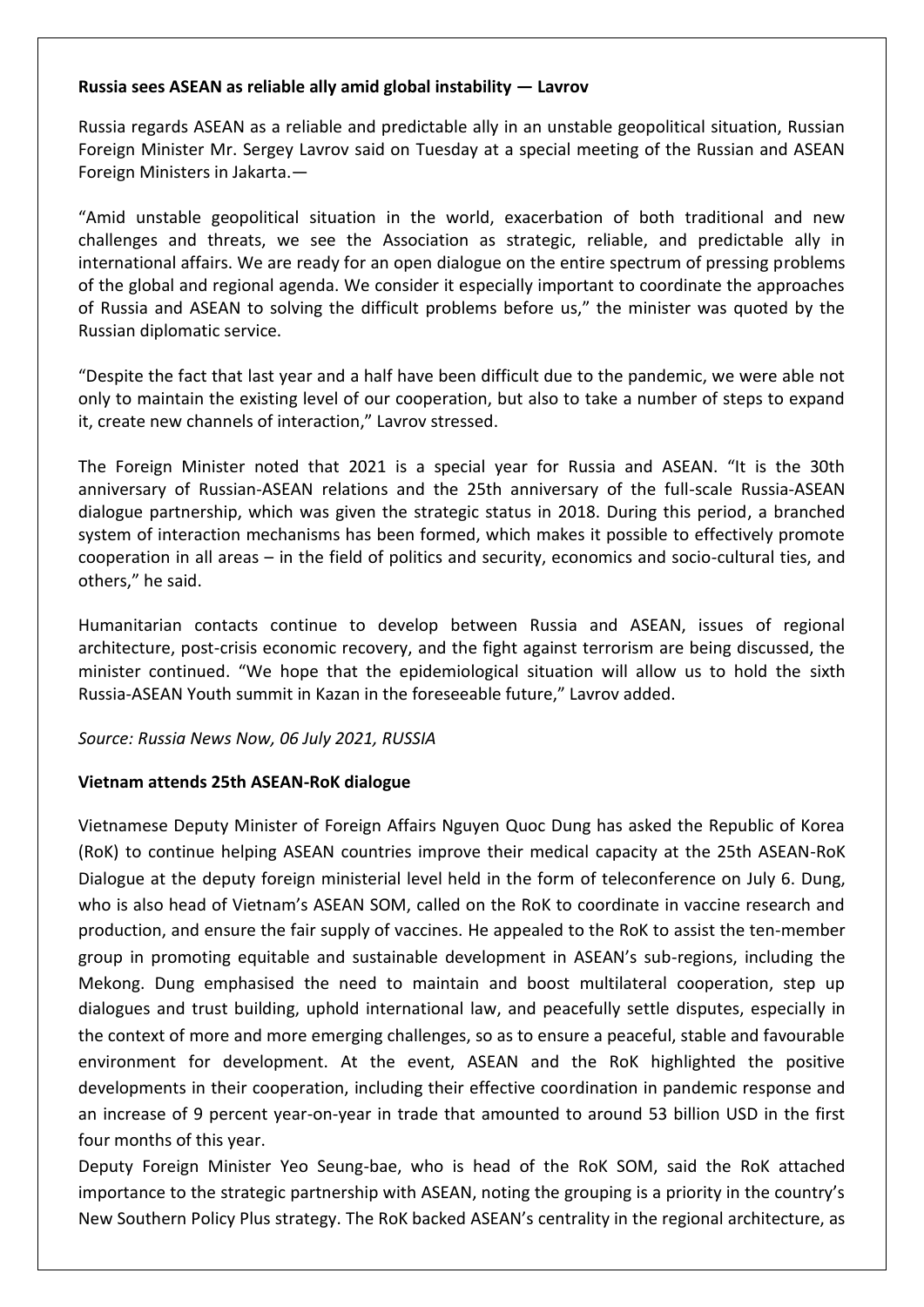well as the ASEAN Outlook on the Indo-Pacific, he noted. The RoK informed that it has contributed additional US\$200 million to the COVAX Advance Market Commitment (COVAX AMC) and pledged to further assist ASEAN in the pandemic fight through implementing the US\$10-million COVID-19 rapid response programme and establishing a dialogue channel between the two sides. The two sides agreed to continue prioritising cooperation in the COVID-19 combat, and coordinate in mitigating the pandemic's socio-economic impact for comprehensive recovery and sustainable growth. The RoK affirmed its support for ASEAN's stance on the East Sea issue and lauded the grouping's role in forging cooperation, dialogue and trust building in the region, and in building an effective and efficient Code of Conduct in the East Sea (COC) in accordance with international law and the 1982 United Nations Convention on the Law of the Sea (1982 UNCLOS).

# *Source: Nhan Dan, 06 July 2021, VIETNAM*

# **'ASEAN transformed into vibrant body'- Foreign Secretary Sohail Mahmood**

Foreign Secretary of Pakistan, Mr. Sohail Mahmood has said that Association of Southeast Asian Nations (ASEAN) has transformed into a vibrant 10-member body, an increasingly integrated economic community and a central pillar of regional architecture. Sohail Mahmood said that Pakistan needs to prioritise five areas of cooperation with ASEAN; strengthening of Pak-ASEAN connectivity, support for the business communities to comprehensively upgrade economic cooperation with ASEAN countries, focus on tourism, explore avenues of cooperation in Science & Technology, IT and higher education and lastly deepen our cultural exchanges. Sohail Mahmood was speaking as chief guest at the Pakistan-ASEAN Experts Dialogue on 'Pakistan-ASEAN: shared future and the way forward' organised here by the Centre for Strategic Perspectives (CSP) at Institute of Strategic Studies in collaboration with the Indonesian Embassy and the ASEAN Committee in Islamabad (ACI).

Speakers from Indonesia and Pakistan made short presentations on three dimensions of Pakistan-ASEAN cooperation including political and security cooperation; economic collaboration; and sociocultural cooperation. The speakers included Dr. Dewi Fortuna, Indonesian Academy of Sciences, Dr. Fithra Faisal Hastiadi, Executive Director of Next Policy, Dr Shofwan Al Bana, Executive Secretary, ASEAN Study Centre, Dr Usman Chohan, Director, Economic Affairs, CASS, Adam, M Tugio, Chairperson, ASEAN Committee in Islamabad and Mian Sanaullah, former ambassador of Pakistan to Indonesia.

Director CSP, Najam Rafique, said that it seeks to bring together experts and practitioners of policy together to make recommendations for a comprehensive engagement between Pakistan and ASEAN under Pakistan's Vision East Asia and Prime Minister Imran Khan's desire for geo-economic engagement with regional countries.

## *Source: The News International, 04 July 2021; PAKISTAN*

## **Why ASEAN Needs to Reduce Its Non-Tariff Measures on Agri-Food Imports**

Streamlining non-tariff barriers to reduce the regulatory burden on businesses remains a key priority for the region's recovery from COVID-19. In November 2020, the ASEAN Secretariat published the ASEAN Comprehensive Recovery Framework (ACRF) and its implementation plan, which set out broad strategies for recovery in line with sectoral and regional priorities. The ACRF can be regarded